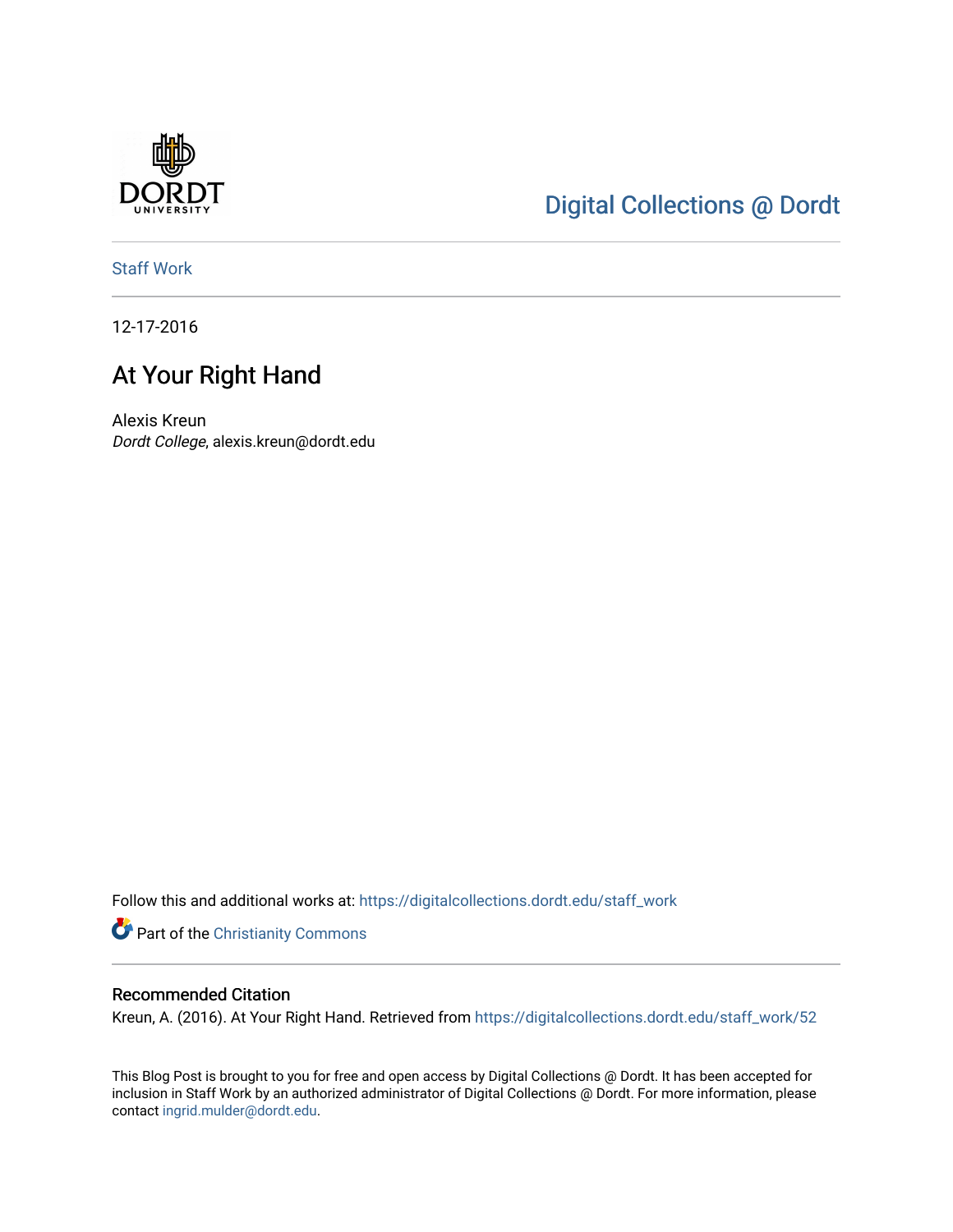## At Your Right Hand

## Abstract

"I hope we will all take a moment to think about the significance of God's hands in our lives and rejoice in the revival that His hands bring as they rest upon us and raise us up."

Posting about being held by God from In All Things - an online hub committed to the claim that the life, death, and resurrection of Jesus Christ has implications for the entire world.

<http://inallthings.org/at-your-right-hand/>

Keywords In All Things, lectionary, God, strength, safety

**Disciplines** 

**Christianity** 

#### **Comments**

[In All Things](http://inallthings.org/) is a publication of the [Andreas Center for Reformed Scholarship and Service](http://www.dordt.edu/services_support/andreas_center/) at Dordt [College](http://www.dordt.edu/).